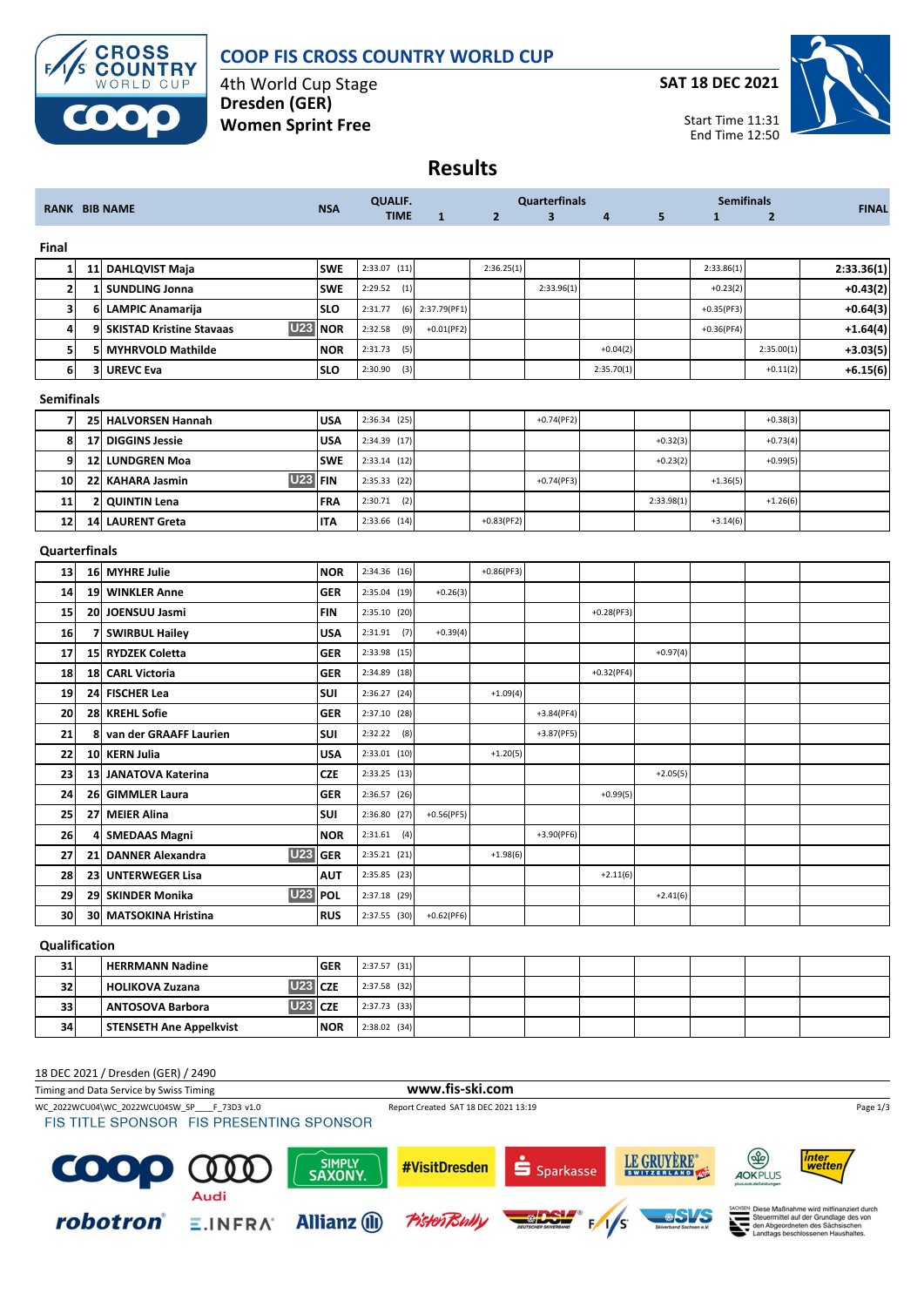



4th World Cup Stage **Dresden (GER) Women Sprint Free**

**SAT 18 DEC 2021**



Start Time 11:31 End Time 12:50

## **Results**

|    | <b>RANK BIB NAME</b>        | <b>NSA</b>          | <b>QUALIF.</b> |              |                | <b>Quarterfinals</b>    |   |   |              | <b>Semifinals</b> | <b>FINAL</b> |
|----|-----------------------------|---------------------|----------------|--------------|----------------|-------------------------|---|---|--------------|-------------------|--------------|
|    |                             |                     | <b>TIME</b>    | $\mathbf{1}$ | 2 <sup>2</sup> | $\overline{\mathbf{3}}$ | 4 | 5 | $\mathbf{1}$ | $\overline{2}$    |              |
| 35 | <b>MONSORNO Nicole</b>      | <b>U23 ITA</b>      | $2:38.25$ (35) |              |                |                         |   |   |              |                   |              |
| 36 | <b>NEPRYAEVA Natalia</b>    | <b>RUS</b>          | 2:38.49 (36)   |              |                |                         |   |   |              |                   |              |
| 37 | <b>MANDELJC Anja</b>        | <b>U23</b> SLO      | 2:38.55 (37)   |              |                |                         |   |   |              |                   |              |
| 38 | <b>KECK Lena</b>            | U23 GER             | 2:38.56 (38)   |              |                |                         |   |   |              |                   |              |
| 39 | <b>SOLIN Jenny</b>          | <b>SWE</b>          | 2:38.82 (39)   |              |                |                         |   |   |              |                   |              |
| 40 | <b>HYNCICOVA Petra</b>      | <b>CZE</b>          | 2:38.86 (40)   |              |                |                         |   |   |              |                   |              |
| 41 | <b>ALAKOSKI Anni</b>        | <b>FIN</b>          | $2:39.10$ (41) |              |                |                         |   |   |              |                   |              |
| 42 | <b>LOESCHKE Jessica</b>     | U23 GER             | 2:39.19 (42)   |              |                |                         |   |   |              |                   |              |
| 43 | <b>NORDSTROEM Maria</b>     | <b>SWE</b>          | 2:39.20(43)    |              |                |                         |   |   |              |                   |              |
| 44 | <b>PAJUNOJA Maaret</b>      | <b>FIN</b>          | 2:39.43 (44)   |              |                |                         |   |   |              |                   |              |
| 45 | <b>SVENDSEN Anna</b>        | <b>NOR</b>          | 2:39.46 (45)   |              |                |                         |   |   |              |                   |              |
| 46 | <b>PULLES Mariel Merlii</b> | <b>EST</b>          | 2:39.52 (46)   |              |                |                         |   |   |              |                   |              |
| 47 | <b>KALETA Weronika</b>      | U <sub>23</sub> POL | 2:39.76 (47)   |              |                |                         |   |   |              |                   |              |
| 48 | PROCHAZKOVA Alena           | <b>SVK</b>          | 2:39.82 (48)   |              |                |                         |   |   |              |                   |              |
| 49 | <b>KARALIOVA Hanna</b>      | <b>BLR</b>          | 2:39.96 (49)   |              |                |                         |   |   |              |                   |              |
| 50 | <b>KIRILLOVA Anastasia</b>  | <b>BLR</b>          | 2:40.20 (50)   |              |                |                         |   |   |              |                   |              |
| 51 | <b>FALEEVA Anastasiya</b>   | U23 RUS             | 2:40.32 (51)   |              |                |                         |   |   |              |                   |              |
| 52 | <b>MACISAAC-JONES Maya</b>  | CAN                 | 2:40.83 (52)   |              |                |                         |   |   |              |                   |              |
| 53 | KAASIKU Kaidy               | <b>U23 EST</b>      | 2:41.18 (53)   |              |                |                         |   |   |              |                   |              |
| 54 | <b>KAASIKU Keidy</b>        | <b>U23 EST</b>      | $2:41.35$ (54) |              |                |                         |   |   |              |                   |              |
| 55 | <b>BOOK Josefiina</b>       | <b>U23 FIN</b>      | 2:41.54 (55)   |              |                |                         |   |   |              |                   |              |
| 56 | <b>BROCARD Elisa</b>        | <b>ITA</b>          | 2:41.67 (56)   |              |                |                         |   |   |              |                   |              |
| 57 | <b>GRUKHVINA Anna</b>       | U <sub>23</sub> RUS | 2:41.83 (57)   |              |                |                         |   |   |              |                   |              |
| 58 | <b>BEATTY Dahria</b>        | CAN                 | 2:43.68 (58)   |              |                |                         |   |   |              |                   |              |
| 59 | <b>MALI Klara</b>           | <b>U23</b> SLO      | 2:44.28 (59)   |              |                |                         |   |   |              |                   |              |
| 60 | UKKOLA Johanna              | <b>FIN</b>          | 2:44.82 (60)   |              |                |                         |   |   |              |                   |              |
| 61 | DAVYDZENKA Valeryia         | <b>U23 BLR</b>      | 2:46.27 (61)   |              |                |                         |   |   |              |                   |              |
| 62 | <b>HADZIC Tena</b>          | U <sub>23</sub> CRO | 2:46.96 (62)   |              |                |                         |   |   |              |                   |              |
| 63 | <b>KAASIK Hanna-Brita</b>   | <b>U23 EST</b>      | 2:47.93 (63)   |              |                |                         |   |   |              |                   |              |
| 64 | <b>SHALYGINA Kseniya</b>    | KAZ                 | 2:47.97 (64)   |              |                |                         |   |   |              |                   |              |
| 65 | <b>MALEC Vedrana</b>        | <b>CRO</b>          | $2:48.00$ (65) |              |                |                         |   |   |              |                   |              |
| 66 | <b>KROL Yuliia</b>          | UKR                 | 2:48.32 (66)   |              |                |                         |   |   |              |                   |              |
| 67 | <b>SHURYGA Angelina</b>     | KAZ                 | 2:48.44 (67)   |              |                |                         |   |   |              |                   |              |
| 68 | <b>OLEKH Viktoriya</b>      | UKR                 | 2:49.86 (68)   |              |                |                         |   |   |              |                   |              |
| 69 | <b>ANTSYBOR Maryna</b>      | <b>UKR</b>          | 2:50.08 (69)   |              |                |                         |   |   |              |                   |              |
| 70 | <b>KALETA Karolina</b>      | <b>U23 POL</b>      | $2:50.13$ (70) |              |                |                         |   |   |              |                   |              |
| 71 | <b>BEREZECKA Anna</b>       | U <sub>23</sub> POL | $2:51.97$ (71) |              |                |                         |   |   |              |                   |              |

## **Jury Decision**

| <b>Verbal warning - Obstruction</b>                                                    |                     |                                      |                       |             |                                                                                                                                                                     |
|----------------------------------------------------------------------------------------|---------------------|--------------------------------------|-----------------------|-------------|---------------------------------------------------------------------------------------------------------------------------------------------------------------------|
| <b>GIMMLER Laura</b>                                                                   | <b>GER</b>          | ICR 343.10 - Obstruction             |                       |             |                                                                                                                                                                     |
| 18 DEC 2021 / Dresden (GER) / 2490                                                     |                     |                                      |                       |             |                                                                                                                                                                     |
| Timing and Data Service by Swiss Timing                                                |                     | www.fis-ski.com                      |                       |             |                                                                                                                                                                     |
| WC 2022WCU04\WC 2022WCU04SW SP F 73D3 v1.0<br>FIS TITLE SPONSOR FIS PRESENTING SPONSOR |                     | Report Created SAT 18 DEC 2021 13:19 |                       |             | Page 2/3                                                                                                                                                            |
| COOP QUE<br>Audi                                                                       | SIMPLY<br>SAXONY.   | #VisitDresden                        | S <sub>parkasse</sub> | LE GRUYÈRE" | த<br><i>inter</i><br>wetten<br><b>AOKPLUS</b><br>slus nok de/leistung                                                                                               |
| robotron®<br>E.INFRA                                                                   | <b>Allianz</b> (ii) | PistenBully                          |                       |             | SACHSEN Diese Maßnahme wird mitfinanziert durch<br>Steuermittel auf der Grundlage des von<br>den Abgeordneten des Sächsischen<br>Landtags beschlossenen Haushaltes. |